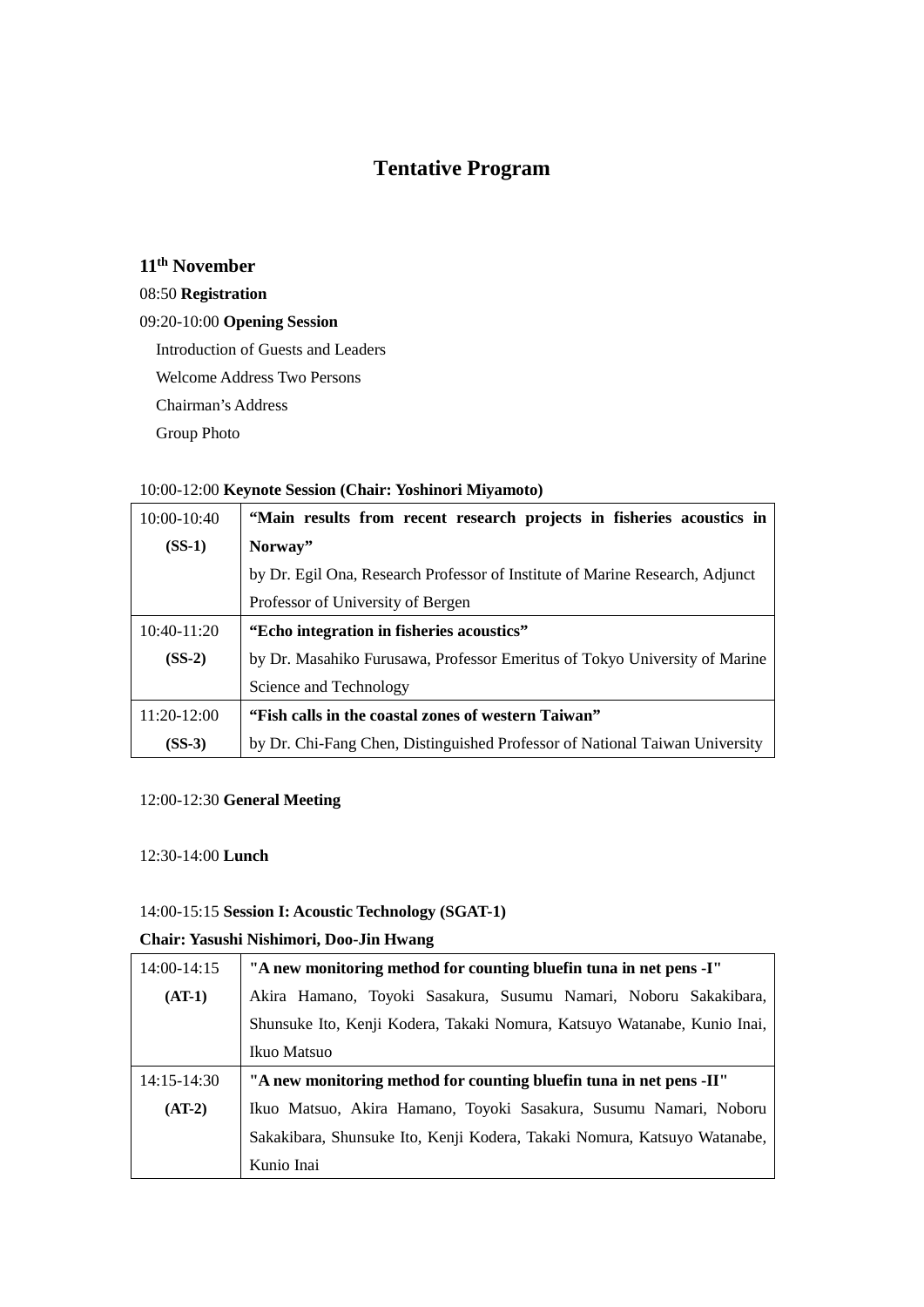| $14:30-14:45$ | "Broadband echo signals used for fish characterization"                   |
|---------------|---------------------------------------------------------------------------|
| $(AT-3)$      | Henry Munandar Manik                                                      |
| 14:45-15:00   | "Scientific echo sounder for any aplication"                              |
| $(AT-4)$      | <b>Ivar Wangen</b>                                                        |
| $15:00-15:15$ | "Introduction to the Chonnam National University Training Ship Sae        |
| $(AT-5)$      | Ding Baek (Specializing in acoustic equipment, report of EK80 noise test, |
|               | research equipment and sampling gear)"                                    |
|               | Doo-Jin Hwang, Eun-Bi Min, Kyong-hoon Lee                                 |

### 15:15-15:30 **Break**

# 15:30-16:45 **Session I: Acoustic Technology (SGAT-2)**

## **Chair: Kazuo Amakasu, Ming-An Lee**

| 15:30-15:45   | "Echoview and Echoexplore: The latest developments"                    |
|---------------|------------------------------------------------------------------------|
| $(AT-6)$      | <b>Briony Hutton</b>                                                   |
| 15:45-16:00   | "Sonar-based jellyfish detection and early warning systems for cooling |
| $(AT-7)$      | water intakes"                                                         |
|               | Tim Acker, Eric Munday                                                 |
| $16:00-16:15$ | "Prototype results of automatic collection system for fisheries data"  |
| $(AT-8)$      | Takuto Hazama, Yoshihiro Nishiyama, Akinori Kasai, Masaya Izumikawa,   |
|               | Ikuo Ezaki, Yuya Kitagawa, Marina Shirao                               |
| $16:15-16:30$ | "Review of echo data output function for conventional echosounder and  |
| $(AT-9)$      | future prospects"                                                      |
|               | Yoshihiro Nishiyama, Takuto Hazama, Akinori Kasai, Shinya Tanimura     |
| 16:30-16:45   | "Fishing Monitoring System Using Echosounder"                          |
| $(AT-10)$     | Daichi Oshiyama, Kenji Minami, Kenichi Kobayashi, Kazushi Miyashita    |

### 16:45-16:55 **Break**

### 16:55-17:45 **Poster Session**

| $(PS-1)$ | "The acoustic characteristics of shrimp school associated with the      |
|----------|-------------------------------------------------------------------------|
|          | environment factors in the waters of I-Lan Bay, Taiwan"                 |
|          | Szu-Chia Kao, Ming-An Lee                                               |
|          |                                                                         |
| $(PS-2)$ | "Comparison of fish aggregations by artificial reefs using scuba diving |
|          | and echo sounder detection"                                             |
|          | Jia-Rong Lin, Hsueh-Jung Lu, Te-Ping Chen, Jing-Yi Chen                 |
|          |                                                                         |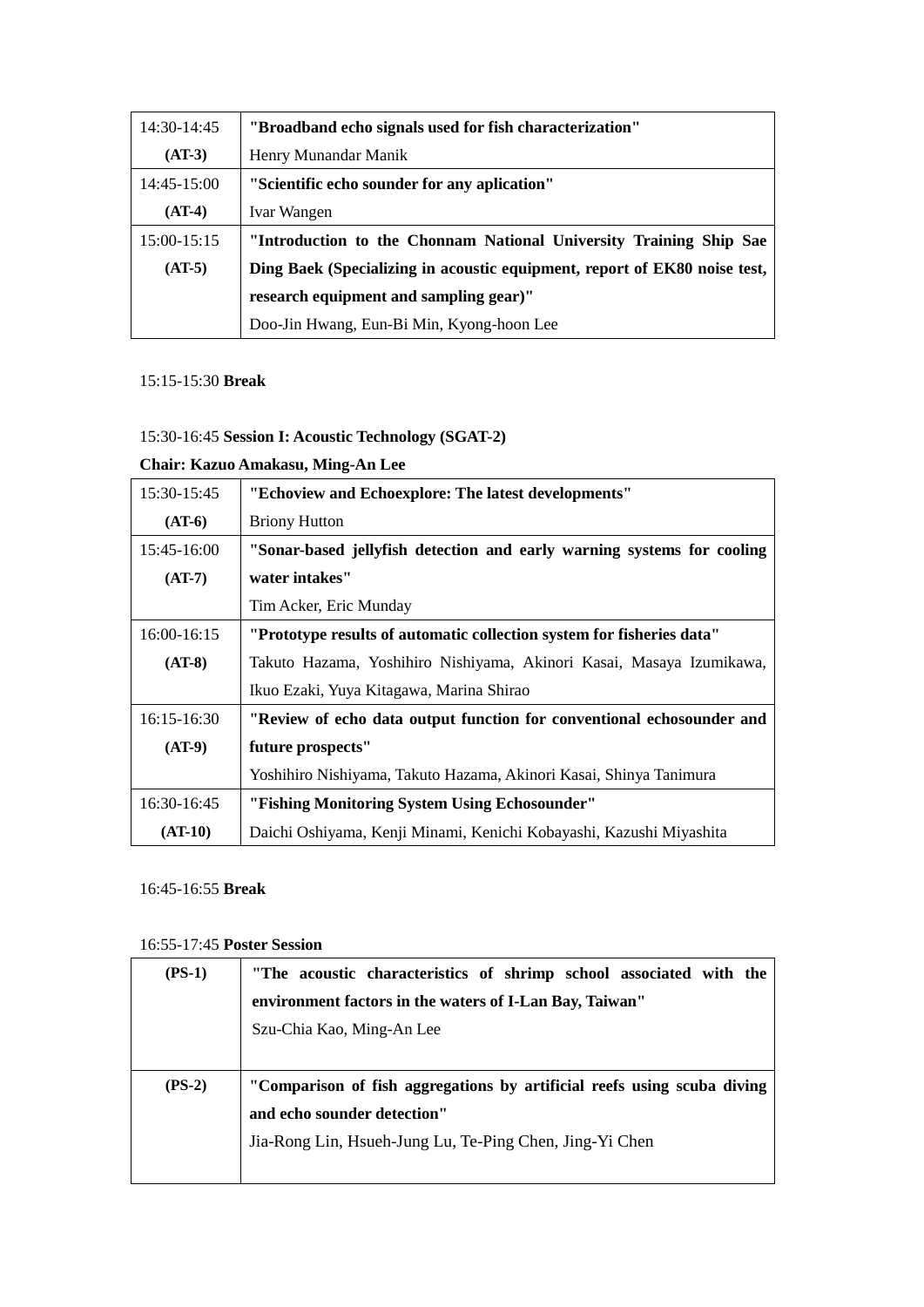| $(PS-3)$ | "Preliminary analysis on the acoustic and catch data of the bottom trawl |
|----------|--------------------------------------------------------------------------|
|          | in coastal waters of northwestern Taiwan"                                |
|          | Chun-Huei Li, Hsing-Han Huang, Ting-Chieh Huang, Chi-Chang Lai,          |
|          | Hsueh-Jung Lu, Hsin-Ming Yeh, Long-Jing Wu                               |
| $(PS-4)$ | "An acoustical technique for the characterization of fish behavior in    |
|          | earthen fish pond"                                                       |
|          | Wen-Miin Tian, Chih-Yung Shen, Shih-Liang Tsao, Bor-Ren Chang            |

# 18:30-20:00 **Welcome Reception**

# **12th November**

# 09:00-10:45 **Session II: Acoustic Application (SGAA)**

## **Chair: Tomonari Akamatsu, Hyeon-Ok Shin**

| 09:00-09:15 | "Characterizing diversity of fish sounds using audio information         |
|-------------|--------------------------------------------------------------------------|
| $(AA-1)$    | retrieval"                                                               |
|             | Tzu-Hao Lin, Tomonari Akamatsu, Colin Kuo-Chang Wen                      |
| 09:15-09:30 | "Seasonal change of soundscape in coral reef"                            |
| $(AA-2)$    | Tomonari Akamatsu, Tzu-Hao Lin, Frederic Siniger, Saki Harii             |
| 09:30-09:45 | "Behavioral characteristics of gray rockfish (Sebastes schlegeli) around |
| $(AA-3)$    | wind power stations by acoustical telemetry in Byeonsan Peninsular,      |
|             | Korea"                                                                   |
|             | Hyeon-Ok Shin, Gyeom Heo, Doo-Jin Hwang                                  |
| 09:45-10:00 | "Swimming behavior comparison of flatfish (Paralichthys loivaceus)       |
| $(AA-4)$    | major by acoustic telemetry in Byeonsan Peninsular, Korea"               |
|             | Gyeom Heo, Doo-Jin Hwang, Hyeon-Ok Shin                                  |
| 10:00-10:15 | "Behavioral observation of Trematomus bernacchii and T. pennellii by     |
| $(AA-5)$    | ultrasonic biotelemetry in the coastal area around Syowa Station,        |
|             | Antarctica"                                                              |
|             | Yoshinori Miyamoto, Kotaro Ichikawa, Hideaki Nishizawa, Saki Asai,       |
|             | Nobuaki Arai, Hiromichi Mitamura                                         |
| 10:15-10:30 | "Automatic detection and classification of dolphin whistles and clicks"  |
| $(AA-6)$    | Shashidhar Siddagangaiah, Chi-Fang Chen, Tomonari Akamatsu and Nadia N.  |
|             | Pieretti                                                                 |
| 10:30-10:45 | "The possible chronic physiological impacts of noise on fish"            |
| $(AA-7)$    | Yi Ta Shao, Hao-Yi Chang, Tzu-Hao Lin, Kazuhiko Anraku                   |

10:45-11:15 **Break**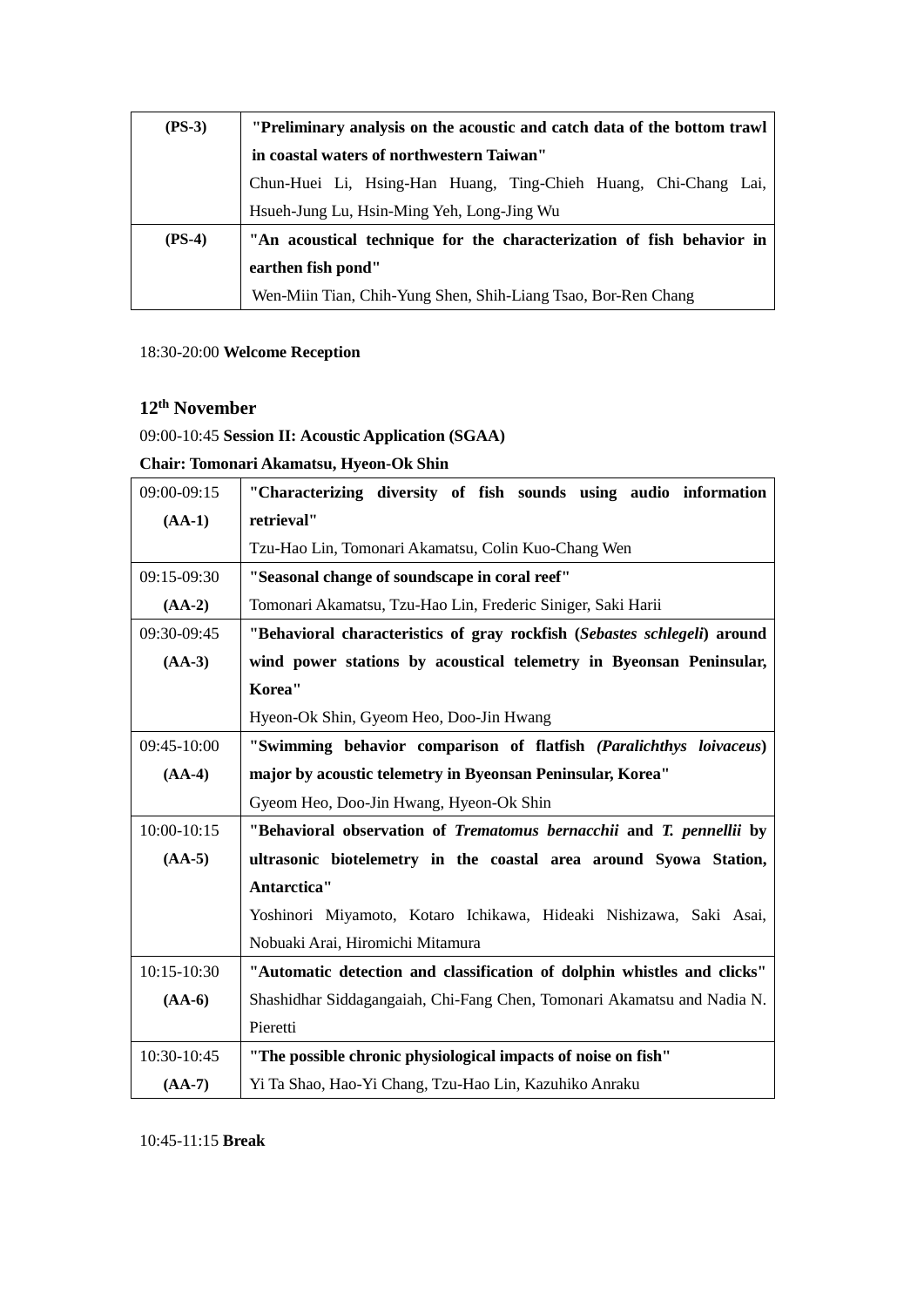## 11:15-12:30 **Session III: Ecosystem Monitoring (SGEM)**

# **Chair: Tohru Mukai, Jen-Ming Liu**

| $11:15-11:30$ | "An acoustical technique for the characterization of fish behavior in    |
|---------------|--------------------------------------------------------------------------|
| $(EM-1)$      | earthen fish pond"                                                       |
|               | Wen-Miin Tian, Chih-Yung Shen, Shih-Liang Tsao, Bor-Ren Chang            |
| 11:30-11:45   | "Physics or Plankton? – from simultaneous high-resolution hydro-graphic  |
| $(EM-2)$      | and acoustic backscattering measurements"                                |
|               | Zhen Lu, Daisuke Hasegawa, Takahiro Tanaka, David M. Spencer, Yuji       |
|               | Okazaki, Takeshi Okunishi                                                |
| 11:45-12:00   | "Development of integrated system for real-time detection and prediction |
| $(EM-3)$      | of harmful algal blooms (HABs, red tide) in Korea: based on the          |
|               | hydroacoustic and environmental data"                                    |
|               | Hansoo Kim, Mira Kim, Yeongwook Lee, Junsu Kang, Seung Won Jung,         |
|               | Donhyug Kang, Byoung Kweon Kim                                           |
| 12:00-12:15   | "Standing stock of an aquaculture pond measured by using an acoustic     |
| $(EM-4)$      | camera"                                                                  |
|               | Jen-Ming Liu, Wan-Yu Kao, Hendra Setiazi, Elaine Q. Borazon              |
| 12:15-12:30   | "Acoustic monitoring of krills using quantitative echosounders for       |
| $(EM-5)$      | estimating of the fishing ground"                                        |
|               | Tomohito Imaizumi, Tomohiko Matsuura, Kohei Hasegawa, Tohru Mukai,       |
|               | Ryuichi Matsukura, Kouichi Sawada                                        |

### 12:30-13:30 **Lunch**

### 13:30-15:00 **Session IV: Echo Survey (SGES)**

## **Chair: Hsueh-Jung Lu, Koki Abe**

| 13:30-13:45 | "Relationship between horizontal hydroacoustic stock estimates and          |
|-------------|-----------------------------------------------------------------------------|
| $(ES-1)$    | gillnet catches of fish in shallow Lake (Kwan Phayao, Thailand)"            |
|             | Deeka Ratanachamnong                                                        |
| 13:45-14:00 | "Spatial distribution of Antarctic krill (Euphausia superba) and crystal    |
| $(ES-2)$    | krill (Euphausia crystallorophias) in the Western Ross Sea during summer    |
|             | 2018"                                                                       |
|             | Wuju Son, Hyoung Sul La, Wooseok Oh, Jeong-Hoon Kim                         |
| 14:00-14:15 | "Evaluation the fish aggregation effect of wind turbine facilities by using |
| $(ES-3)$    | scientific echosounder in Nanlong wind farm area"                           |
|             | Ting-Chieh Huang, Hsueh-Jung Lu, Jia-Rong Lin, Shih-Hsuan Sun, Jing-Yi      |
|             | Chen                                                                        |